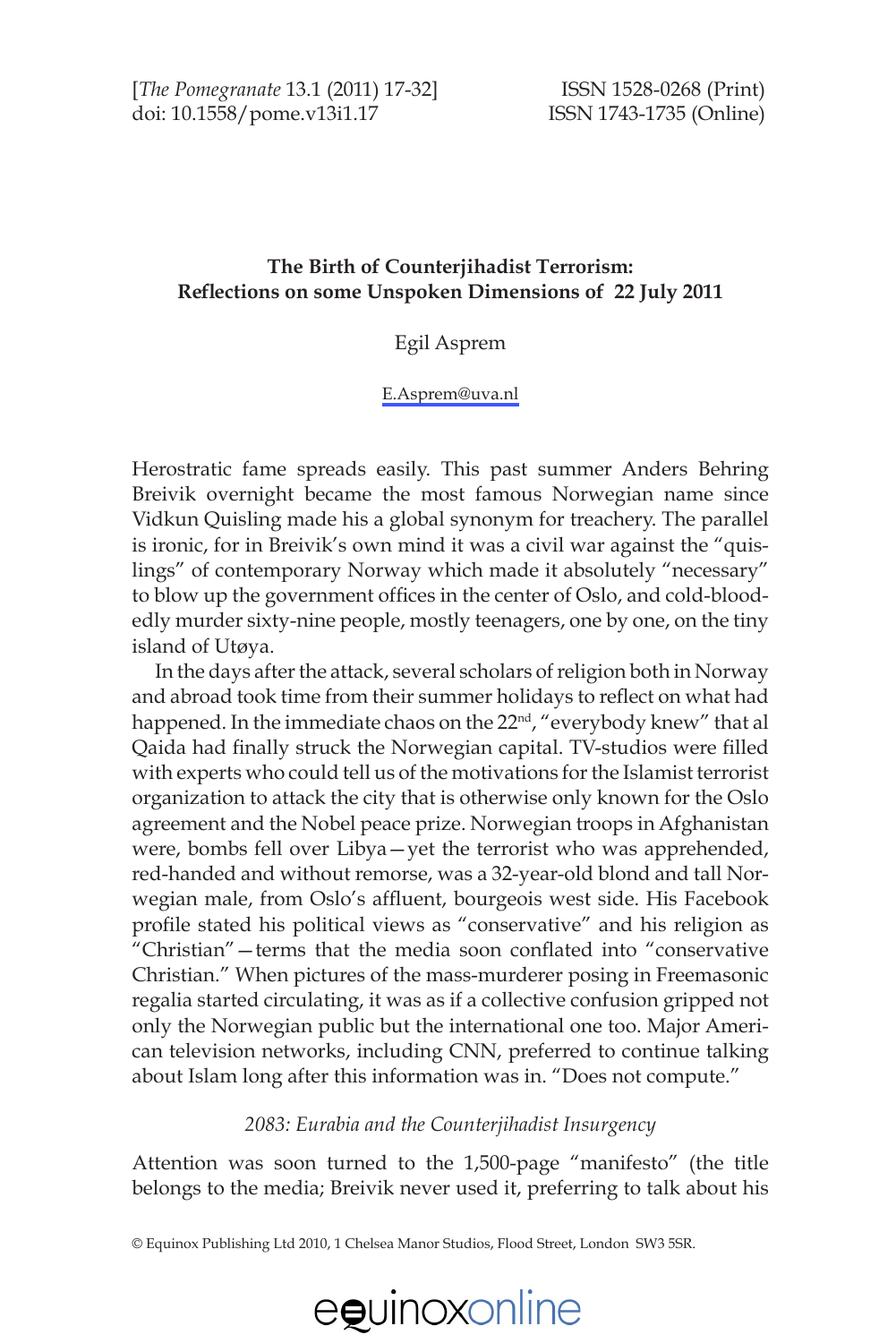"book") that the terrorist disseminated to thousands of email addresses just before donning a police uniform and driving his car bomb into the center of Oslo. The text (a more precise genre specification seems difficult) had religious symbolism all over it*. 2083: A European Declaration of Independence* bears a Maltese cross on its front cover, under which is written *De Laude Novae Militiae—Pauperes Commilitones Christi Templique Solomonici*. The first is translatable as "In Praise of the New Knighthood," and is the title of Bernard of Clairvaux's (1090–1153) famous defense of the Knights Templar. The second was the official title of the medieval Knights Templar, and translates as "The Poor Fellow-Soldiers of Christ and the New Temple of Solomon." From the very start of Breivik's text, Christianity, military action, and the defense of Europe are tied together, and by the end of it a vision emerges of a new Templar terrorist organization, dedicated to fight Islam, save Europe, and kill the traitorous "cultural Marxists"—that is, politicians on the left, their journalist protégées, academics in the humanities and social sciences, and anyone sympathetic to multiculturalism and feminism. It contains quite specific details for planning and carrying out attacks on these targets, from the assassination of professors to massacres at journalists' clubs or conventions of social-democratic political parties across Europe.

Substantial parts of the manifesto have been copied directly from blog posts and articles written by "counterjihadist" writers and ideologues, particularly by the Norwegian blogger Fjordman (Peder Are Nøstvold Jensen, b. 1975). Ideologically, the manifesto places itself within a broader configuration of ideas and worldviews expounded on blogs such as *The Brussels Journal*, *Gates of Vienna*, and *Jihad-Watch*, and sometimes referred to as "the Vienna School of Thought." These writers and would-be demagogues fear that hidden conspiratorial forces on the political scene as well as in the culture sector are working towards the establishment of "Eurabia"—a Europe coextensive with the Arabic world, with mosques replacing churches and *shari'ah* taking over the courts.<sup>1</sup> There is a continuum here to political positions and views of the world that are placed well within the political mainstream of European parliamentary systems—through parties such as the Dutch PVV, the Sweden Democrats, the Norwegian Peoples' Party (FrP), the True Finns, and most extremely perhaps, the Hungarian Jobbik party. In this sense, at least, the core elements of Breivik's ideology are not "extreme" in the sense of falling far outside the limits of what is considered legitimate political expressions in Europe today.

1. The evocative notion is traced back to the Israeli writer Bat Ye'or, *Eurabia: The Euro-Arab Axis* (Madison, NJ: Fairleigh Dickinson University Press, 2005).

© Equinox Publishing Ltd 2011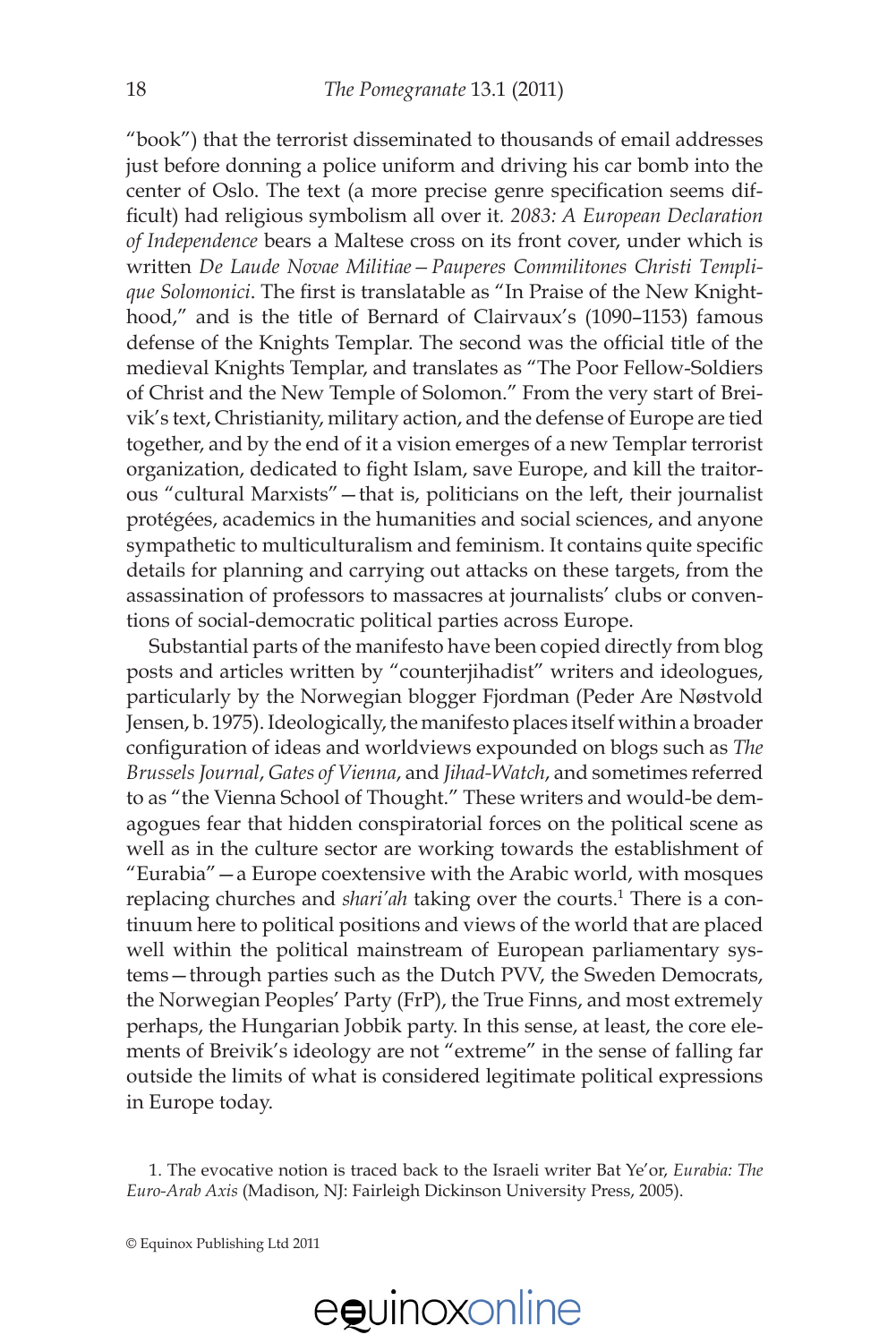The basic tenets of the ideology, shared by spokespersons deep inside the political mainstream, are simple: 1) Islam is equated with Nazism/ Fascism, and seen as an existential and formidable threat to European civilization; 2) The political establishment, and particularly the Left, is blamed for allowing "the Islamization of Europe" to happen, and typically considered to be "traitors"; 3) Hence, the twin enemies of European culture are identified as socialist and social-democratic politics on the one hand, and Islam on the other.

Breivik's radicalism consists in taking up arms, and directing his ideologically motivated strike against what he sees as the "cultural Marxists" and "Quislings" of the Norwegian Labour Party (Arbeiderpartiet). Breivik is a radical revolutionary conservative (it is natural to think about the conservative revolutionary movement in Weimar Germany to find ideological kinship, although highly differing contexts need to be accounted for),<sup>2</sup> and it is the *revolutionary* aspect which truly sets him apart from the numerous non-violent proponents of similar worldviews and ideologies that seem to have mushroomed over the last decade.

Occurring only ten weeks after the assassination of Osama bin Laden, the symbol of global jihadist terrorism, Breivik's disgusting massacre of defenseless teenagers is symbolic of a new phase in our discourse on terrorism. Just as 9/11 took the meaning of terrorism—previously connected mostly with extreme leftist groups, anarchists, right-wingers, separatists, and the IRA—and turned it into a term seen as largely *coextensive* with "Islamic fundamentalism" or "political Islam," so too Norway's 22/7 should alter our views of terrorism once again. The *counter*-jihadists have now produced their first terrorist. There is indeed a sad continuum between 9/11 and 22/7. The counterjihadist repackaging of right-wing ideology was largely made possible by the public response to 9/11. Islamophobia became mainstream, and a dehumanising rhetoric has mushroomed in official media outlets as well as in semi-public discussion forums online, howling about the invasion of Muslims as well as the "treachery" of liberal politicians. In some quarters, the post-9/11 vision is so ingrained that the response to 22/7 has been one of blaming the victims and implicitly, if not explicitly, voicing support for Breivik: Glenn Beck, in one of his usual insightful and well-informed commentaries on current events, thus managed to compare the massacred teenagers on Utøya with the *Hitlerjugend*. 3

© Equinox Publishing Ltd 2011 2010, 1 Chelsea Manor Studios, Flood Street, London SW3 5SR

<sup>2.</sup> See, e.g., Bat Ye'or, *Eurabia: The Euro-Arab Axis* (Madison, NJ: Fairleigh Dickinson University Press, 2005).

<sup>3.</sup> See, e.g,. Ber Quinn, "Glenn Beck likens Norwegian dead to Hitler youth," The Guardian, July 26, 2011, [http://www.guardian.co.uk/media/2011/jul/26/glenn](http://www.guardian.co.uk/media/2011/jul/26/glenn-beck-norwegian-dead-hitler)[beck-norwegian-dead-hitler.](http://www.guardian.co.uk/media/2011/jul/26/glenn-beck-norwegian-dead-hitler)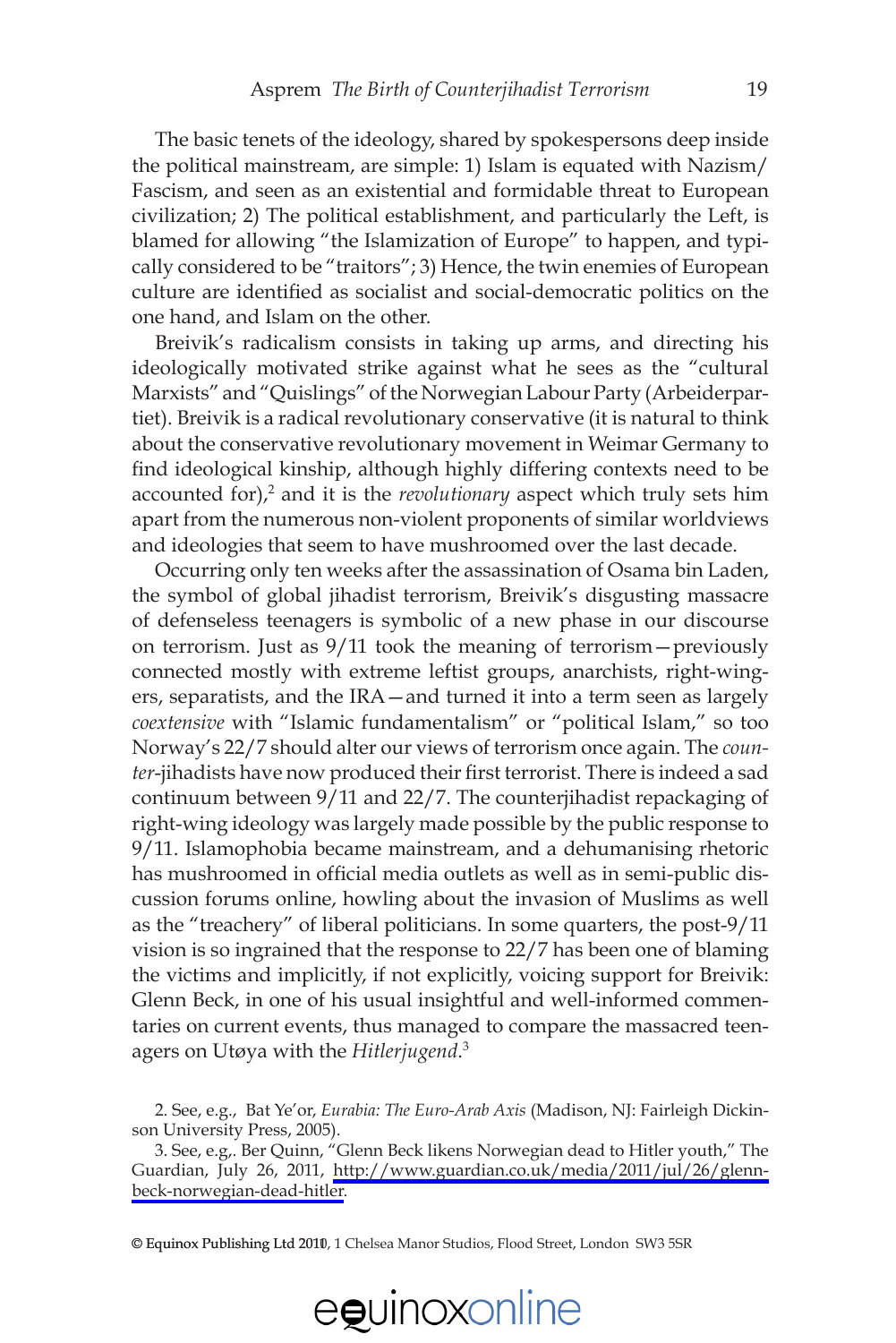In Breivik's mind, and the minds of countless others who share key elements of his ideology, they were traitors. And what does one do to traitors? Breivik knew the answer to that question, and took to its violent but logical conclusion the type of language that had been possessed and created by a large segment of the Western population, in Europe as well as in the United States.

#### *Christian Terrorism?*

The sudden deviation from the post-9/11 script of spectacular terrorist attacks gave scholars of religion something new to explain. Immediately after the attack the Italian sociologist of religion and founder of CESNUR, Massimo Introvigne, published a response on the CESNUR website;<sup>4</sup> noted expert of religious violence and former president of the AAR, Mark Juergensmeyer, commented in *The Huffington Post* and the Religion Dispatches blog;<sup>5</sup> and the veteran Christianity scholar Martin E. Marty published a short reflection in his *Sightings* newsletter from the University of Chicago.<sup>6</sup>

The question that these scholars have been most eager to address has been whether or not, or in what sense, Breivik is a "Christian," and to what extent his Christianity had anything to do with his motivations to kill. Introvigne was quick to dismantle the view that we were looking at a "Christian Fundamentalist."7 Instead, Introvigne emphasized that Breivik's use of Christianity is purely as an *instrumentum regni*, an instrument for use by the emerging "elite" of which he sees himself as the vanguard. Christianity's importance is for forging cultural and political cohesion in a fight *for* European identity and *against* Muslim occupation and "cultural Marxist" degeneration.

#### *Juergensmeyer and Breivik's "Cosmic War"*

Quite an opposite emphasis was made by Mark Juergensmeyer, whose *Huffington Post* commentary explained "Why Breivik Was a Christian

4. Introvigne, "The Identity Ideology of Anders Behring Breivik: Not a Christian Fundamentalist," <http://www.cesnur.org/2011/mi-oslo-en.html>.

5. Juergensmeyer, "Why Breivik Was a Christian Terrorist," Huffington Post, July 27, 2011, [http://www.huffingtonpost.com/mark-juergensmeyer/why-breivik-was](http://www.huffingtonpost.com/mark-juergensmeyer/why-breivik-was-a-christi_b_910443.html)[a-christi\\_b\\_910443.html](http://www.huffingtonpost.com/mark-juergensmeyer/why-breivik-was-a-christi_b_910443.html); Juergensmeyer, "Is Norway's Suspected Murderer a Christian Terrorist?," Religion Dispatches, July 24, 2011, [http://www.religiondispatches.](http://www.religiondispatches.org/archive/politics/4910/is_norway%E2%80%99s_suspected_murderer_anders_breivik_a_christian_terrorist/) [org/archive/politics/4910/is\\_norway%E2%80%99s\\_suspected\\_murderer\\_anders\\_](http://www.religiondispatches.org/archive/politics/4910/is_norway%E2%80%99s_suspected_murderer_anders_breivik_a_christian_terrorist/) [breivik\\_a\\_christian\\_terrorist/.](http://www.religiondispatches.org/archive/politics/4910/is_norway%E2%80%99s_suspected_murderer_anders_breivik_a_christian_terrorist/)

6. Marty, "Breivik's Christianity," August 7, 2011, [http://divinity.uchicago.edu/](http://divinity.uchicago.edu/martycenter/publications/sightings/archive_2011/0801.shtml) [martycenter/publications/sightings/archive\\_2011/0801.shtml.](http://divinity.uchicago.edu/martycenter/publications/sightings/archive_2011/0801.shtml)

7. Introvigne, "The Identity Ideology of Anders Behring Breivik."

© Equinox Publishing Ltd 2011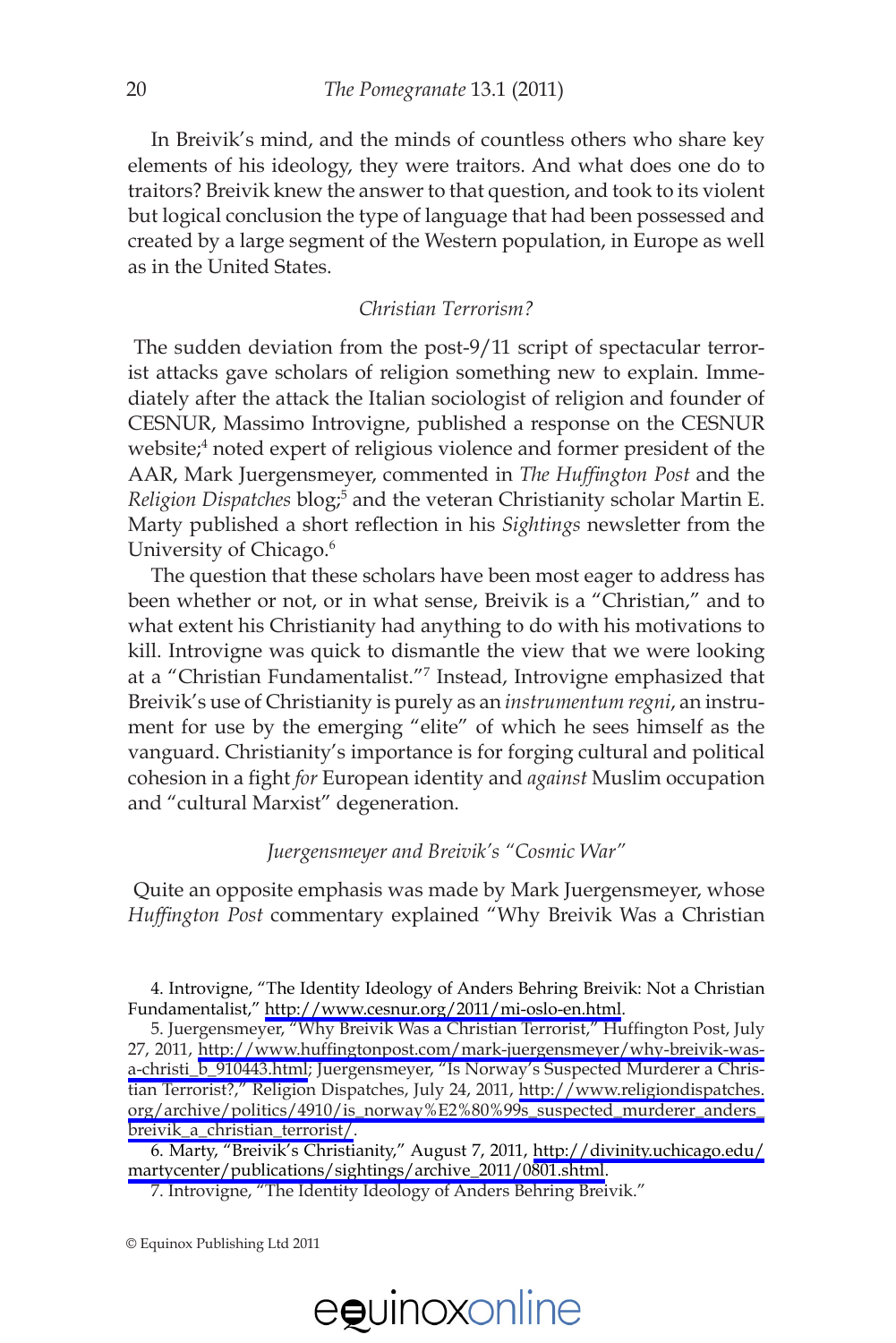Terrorist." Juergensmeyer's analysis has received much attention online, in official media channels and on blogs. It was also translated into Norwegian, after which it attracted some criticism in the Norwegian blog circuit.<sup>8</sup> Seeing as Juergensmeyer is an influential and well-regarded scholar, an expert of religious terrorism and violence, it becomes all the more important to engage seriously with the ideas he has put forward and raise some points of criticism where they are due. In what follows, I will take Juergensmeyer's reflections on the "Christian terrorist" as a starting point for offering some further reflections on Breivik's religion.

Juergensmeyer argues that Breivik, like Timothy McVeigh, is essentially a "Christian terrorist." "Many Christians cringe when Norwegian mass-murderer Anders Breivik is described as a 'Christian terrorist,' but that is what he is." *Pace* Introvigne,

It is true that Breivik was much more concerned about politics and history than about scripture and religious belief. But much the same can be said about Osama bin Laden, Ayman al-Zawahiri and other Muslim terrorists. … So if bin Laden was a Muslim terrorist, Breivik is a Christian terrorist.9

Since labelling al Qaeda an "Islamic" or "Muslim" terrorist organisation has become something of a convention, despite central ideologues being arguably just as much interested in global politics and a rhetoric of cultural hegemony, the logic goes that Behring Breivik's terrorist acts, legitimated by a similar mixture of religion and politics, are justifiably labelled "Christian."

So far so good, although one could arguably use the same logic to deconstruct the "Muslim" qualifier of terrorist attacks that are legitimated (among other things) by references to Islam, or for that matter the "Jewishness" of terrorism justified by narratives derived from Judaism.

Less convincing is Juergensmeyer's strangely picked example of just how "Christian" Breivik really is:

The symbol that Breivik designed for his movement, and that was made into a medallion in India, portrays a cross penetrating a skull on which are scrawled the crescent symbol of Islam, the Marxist hammer and sickle, and the Nazi swastika. How much more Christian can you get?

The symbol referred to is Breivik's "Badge of the Justiciar Knight" that he had designed by an artist in Varanasi, India.<sup>10</sup> It is hard to see what

9. Juergensmeyer, "Why Breivik Was a Christian Terrorist".

10. See e.g. "Varanasi, Hindutva link in Norways mass murderer's manifesto,"

© Equinox Publishing Ltd 2011

<sup>8.</sup> For example, Bjørn Are Davidsen, "Retorikk og revirmarkering," *Dekodet*, August 6, 2011, [http://dekodet.blogspot.com/2011/08/retorikk-og-revirmarkering.](http://dekodet.blogspot.com/2011/08/retorikk-og-revirmarkering.html) [html.](http://dekodet.blogspot.com/2011/08/retorikk-og-revirmarkering.html)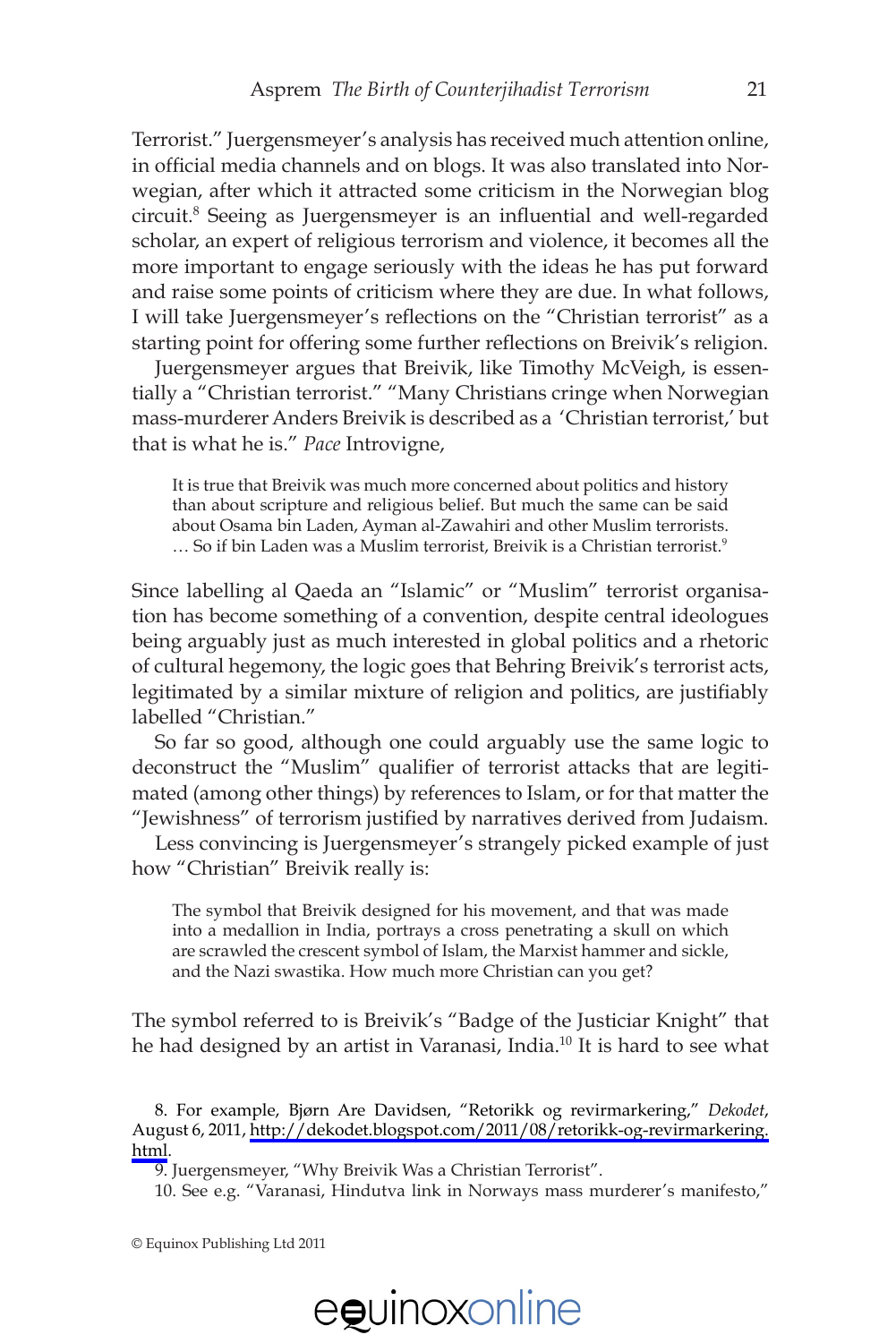is so essentially Christian about a cross-shaped dagger crushing a skull with symbols of Islam, Communism, and Nazism on it. One would need something quite a bit more substantial to make a convincing argument for a straight-forward Christian connection. Instead, we seem left with a particularly militant expression of symbolism derived from the counterjihadist movement.

These faults aside, one should not dismiss out of hand the relevance of Juergensmeyer's general approach to religion and violence to the events of 22/7. Consider, for example, that a major point of his acclaimed book, *Terror in the Mind of God*, was that a religious background never monocausally *leads to*, nor fully *explains*, specific acts of violence. What religions may do, however, is provide the "mores and symbols" through which such acts of violence are understood, legitimated, even seen as necessary and good. The religiously symbolic dimension of such acts of violence often take place within a preconceived state of war, typically a Manichean struggle between forces and agents of Ultimate Evil and the righteous soldiers of Go(o)d—what Juergensmeyer calls "cosmic war."

This may at first sight fit Breivik much better, as he believes himself to fight a lonely war against the roots of evil that he identifies with the internal enemy of Marxism/multiculturalism/feminism and the external enemy of Islam. At least that is the case Juergensmeyer attempts to make.

Another concept for which Juergensmeyer is known is the notion that religious terrorism is "performance violence":

Like religious ritual or street theater, they are dramas designed to have an impact on the several audiences that they affect. Those who witness the violence—even at a distance, via the news media—are therefore a part of what occurs.<sup>11</sup>

That there is a performative aspect to Breivik's attacks is without doubt. It is mythologized, and strongly *fictionalized* through the narrative of a secret Templar terrorist organization drawn up in the manifesto (more on that in a bit). The trial ensuing after getting caught alive is even described as a stage, through which the terrorist can reach a worldwide audience. This is performance all the way down.

For Juergensmeyer, "performance violence" is closely linked with *empowerment*. Through perpetrating carefully scripted acts of violence against highly symbolic targets, which are given meaning in terms of a

11. Juergensmeyer, *Terror in the Mind of God*, 124.

© Equinox Publishing Ltd 2011

Star News, July 27, 2011, [http://www.newsbullet.in/world/52-more/13934-vara](http://www.newsbullet.in/world/52-more/13934-varanasi-and-hindutva-link-in-norway-mass-murderers-manifesto?tmpl=component&print=1&layout=default&page)[nasi-and-hindutva-link-in-norway-mass-murderers-manifesto?tmpl=component&p](http://www.newsbullet.in/world/52-more/13934-varanasi-and-hindutva-link-in-norway-mass-murderers-manifesto?tmpl=component&print=1&layout=default&page) [rint=1&layout=default&page](http://www.newsbullet.in/world/52-more/13934-varanasi-and-hindutva-link-in-norway-mass-murderers-manifesto?tmpl=component&print=1&layout=default&page)=.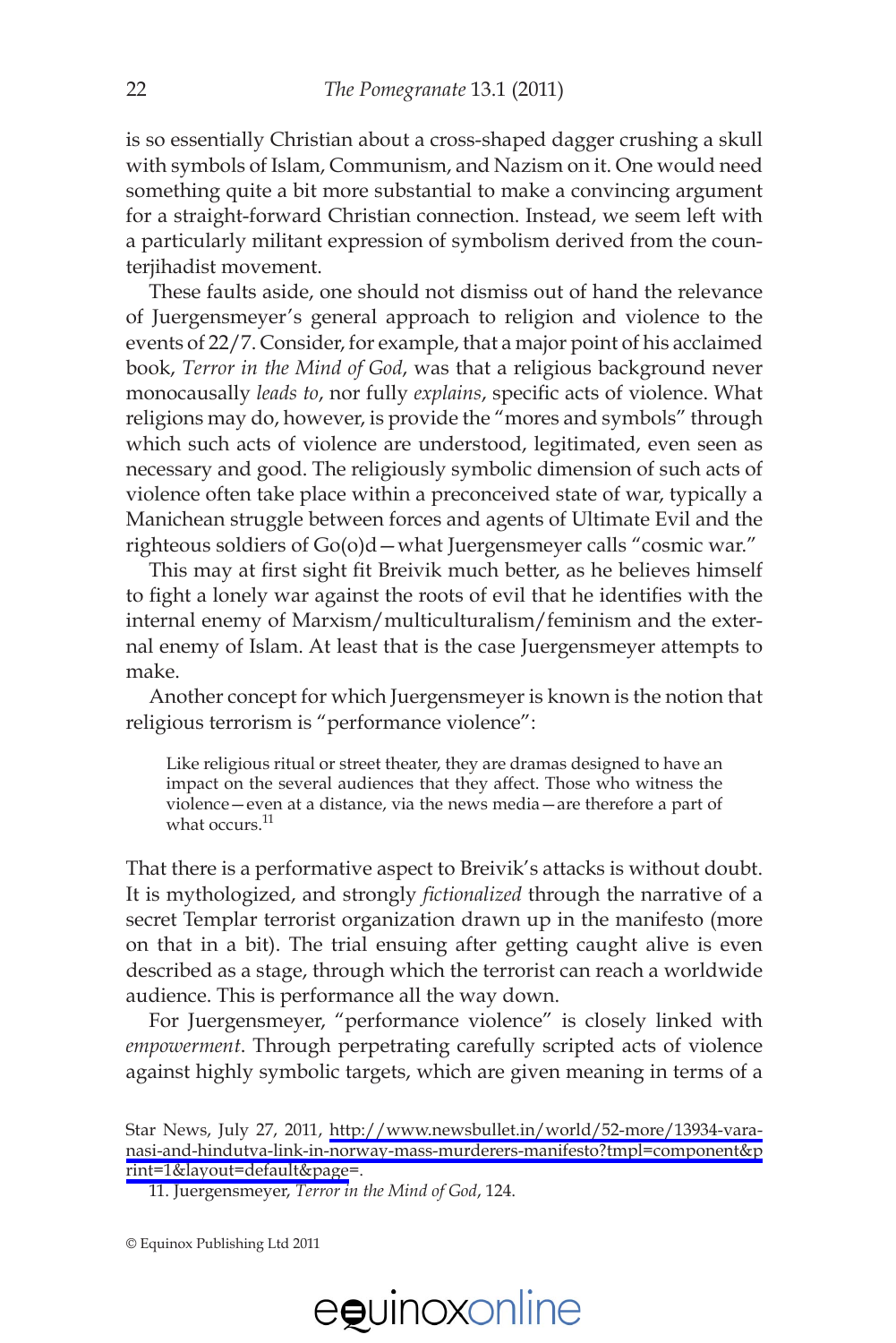war of cosmic proportions, the individuals and groups involved create an illusion of control and power.

While this aspect may be important for many religiously motivated terrorists, it seems less of a fit when applied to Behring Breivik. Again, this questions the usefulness of labelling him a "Christian terrorist," fighting a Christian "cosmic war" in the Juergensmeyerian sense. A curious feature of the counterjihadists is that, while they in reality represent demographical groups which are *dominant* and in all relevant ways *empowered* in Western societies (politically as well as socioeconomically and culturally), they have nevertheless created a discourse in which they cast themselves as *dis*empowered (i.e. by "Marxist" elites and a "tsunami" of Muslim immigrants), and their own existence as being under threat. An act of performance violence on this background can, perhaps, be seen as an act of empowerment, but one that is based on a completely paranoid distortion of reality and of one's own relative (lack of) power. Breivik grew up in the comfortable upper middle class, with access to good education, and all opportunities being open to him. Yet he devoted himself to fighting an imagined enemy which, in the real world, hardly has the same privileges.

A final problem with this reading of Breivik concerns Juergensmeyer's concept of a Manichean "cosmic war." While a state of war is certainly imagined and used for all it is worth in Breivik's manifesto and by the many who agree with his views on multiculturalism and Muslim immigration, the war is "Manichean" only in the sense of representing a grossly dualistic attribution of evil, but not at all in the sense of being a cosmic war with truly transcendent goals and rewards. Behring Breivik's war, like the war of his fellow counterjihadists, is *here and now*. It is about the identity of Europe, not about transcendent salvation or the ultimate fate of the cosmos.

So, we are back with radical identity politics, and Christianity as a cultural marker. In that regard it is worth mentioning that Behring Breivik explicitly sympathizes with groups fighting for similar monocultural values in their own regions, and that this some times leads to arguments against the spread of Christendom. For example, Breivik expresses deep respect for the Indian Hindutva movement, not only because they share a common enemy in Islam, but also because their agendas of identity politics are structurally very close to each other.

Breivik even comes out *against* Christian conversion efforts in India, seen as a shameful crime against the Indian nation. From the "manifesto":

The UPA (incumbent government) relies on appeasing Muslims and very

© Equinox Publishing Ltd 2011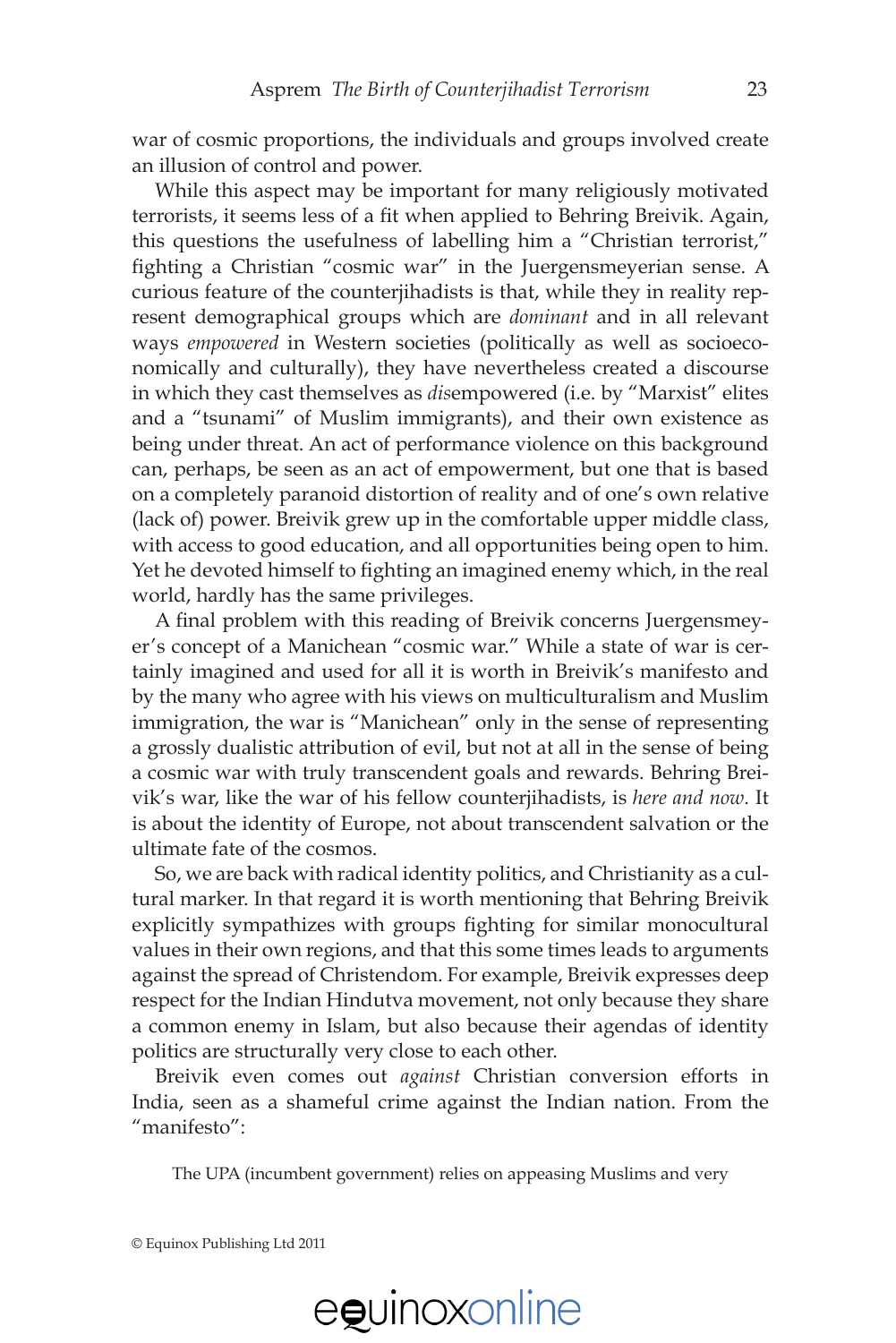sadly proselytising Christian missionaries who illegally convert low caste Hindus with lies and fear alongside Communists who want total destruction of the Hindu faith and culture. … India will continue to wither and die unless the Indian nationalists consolidate properly and strike to win. It is essential that the European and Indian resistance movements learn from each other and cooperate as much as possible. Our goals are more or less identical.12

#### *Counterjihadism and Paganism*

The priority of nationalist identity politics over religion "for its own sake" does not stop there. In the imagined European civil war, carefully forecasted in Breivik's *2083*, Christianity is only one cultural marker among other possible ones. Breivik does not hide the fact that he considers himself merely a "cultural Christian" rather than a "religious" one: "Myself and many more like me do not necessarily have a personal relationship with Jesus Christ and God. We do however believe in Christianity as a cultural, social, identity and moral platform. This makes us Christian."13 In fact, the existing institutions of Christendom are all seen as corrupt, weak and "suicidal," and a thorough *reform* of Christianity is another of Breivik's revolutionary aims. This would be a different church indeed, and it would include much of what has been "rejected" through earlier phases of European identity politics. Including *Odinism*:

As a Norwegian, I am extremely proud of my Odinistic/Norse heritage as it is an essential aspect of my culture and my identity. However, things aren't black and white. Supporting the Christian cultural heritage does not automatically mean you hate Odinism or vice versa. … The Odinists needs to understand that the Church they hate is the cultural Marxist Church and not the real Church. The Church I love doesn't exist anymore because it has been deconstructed. However, I know that it can be reformed and that it again will embrace and propagate principles of strength, honour and self defense. Instead of abandoning the Church we will save it and re-create it as a nationalistic Church which will tolerate and allow (to a very large degree) native cultures/heritage/thought systems such as Odinism.<sup>14</sup>

Odinism denotes, as readers of this journal will surely know, a particular approach to reconstructionist Norse neopaganism (otherwise Åsatru) that has often been linked with right-wing politics in the past, and particularly with racism/racialism. This issue has been highly controversial within Pagan communities, where it has sparked intense internal polem-

- 12. Breivik, *2083*, unpaginated.
- 13. Ibid.
- 14. Ibid.

© Equinox Publishing Ltd 2011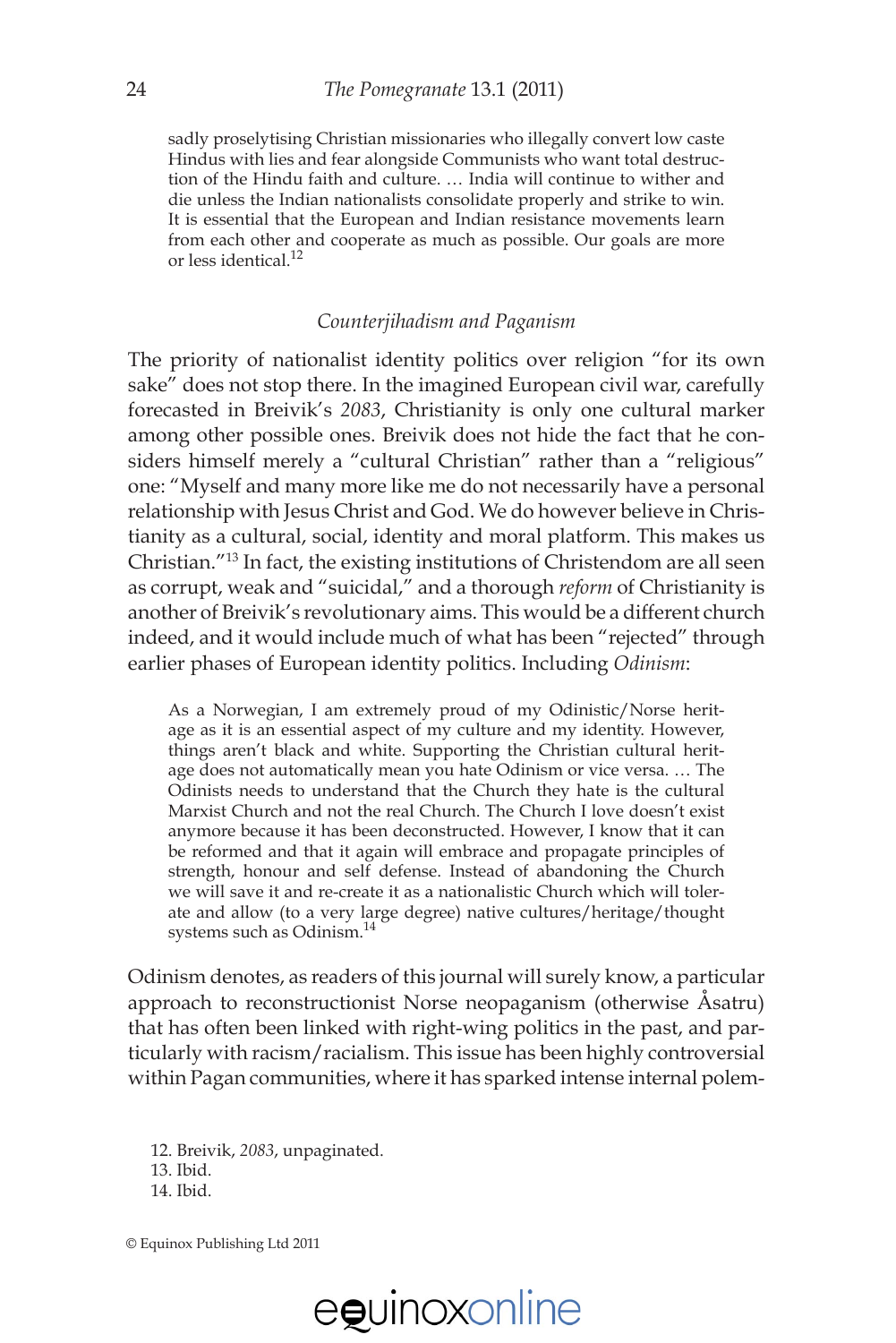ics over the years.15 In Norway, this sort of racist Pagan religion, whose main goal is to expound extreme (and often vulgar) right-wing political ideas, has had several expressions, of which the most well-known are the now defunct Odinist group Vigrid, led by Tore Tvedt, and the various efforts of black metal pioneer, arsonist, and murderer Varg Vikernes.

In his manifesto, Breivik explains why Odinism simply was not good enough for his uses:

Odinism is significant for the Nordic countries but it does not have the potency to unite us against such a devastating force as Islam, cultural Marxism/multiculturalism and capitalist globalism.<sup>16</sup>

This is precisely where Christianity comes in instead:

In order to protect your culture you need, at the very minimum, strong, uniting symbols representing your culture. In this context, the cross is the unrivalled as it is the most potent European symbol. I have had this discussion with many Odinists, and even they understand this.17

In the Q&A section which follows, Breivik continues this thoroughly pragmatic and instrumentalist line:

Q: Why did you choose an allegiance to a group with Christian values and pan-European goals instead of a purely national/regional group? A: Many have asked this question. My choice has nothing to do with the fact that I am not proud [sic!!] of my own traditions and heritage. My choice was based purely [on] pragmatism.<sup>18</sup>

While he had considered an Odinist outlook, Breivik continues, he chose Christianity instead, the basic argument being that it provides a broader and better platform from which to launch a cultural war on behalf of his imagined monocultural Europe. Religion for him is explicitly a tool to achieve worldly ends—and not a provider of references for "cosmic war." The script for war was rather found in a certain political and cultural discourse (counterjihadism, islamophobia, etc.), built around defining "European culture" and fighting perceived internal and external "threats." Religion is built over this, as superstructure (ironically in a somewhat cynical Marxian sense)—and it is just as much the Pagan forebears as the later Christian cultures of Europe that fascinate. Brei-

15. I have previously analyzed the polemics over right-wing politics and racism in reconstructionist Norse Paganism in Norway in the present journal: Egil Asprem, "Heathens up North: Politics, Polemics, and Contemporary Norse Paganism in Norway," *The Pomegranate* 10.1 (2008): 41-69.

16. Breivik, *2083*. 17. Ibid.

18. Ibid.

© Equinox Publishing Ltd 2011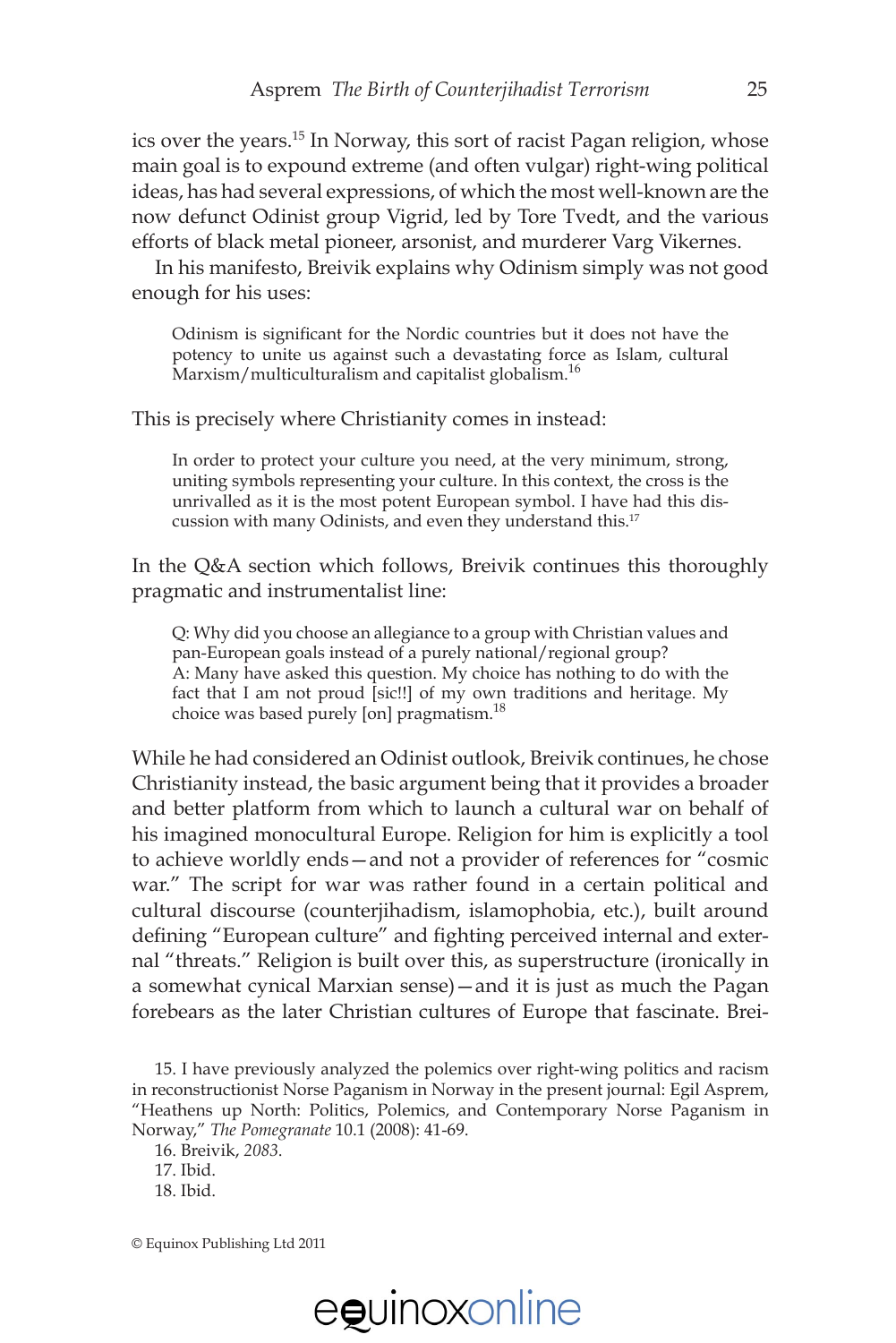vik's ideological hero, the blogger Peder "Fjordman" Jensen, made this clear enough in the article "Christianity, Pros and Cons," later reused in the terrorist's manifesto:

Yes, medieval Christianity had no qualms about resisting invaders, but medieval Christians (as Protestants love to point out) had adulterated their faith with pagan beliefs. Over the past few centuries, Christianity has stripped itself of its pagan accretions. In the process, it has become as much a threat to ourselves and our loved ones as Marxism used to be, if not more so.19

As European Christendom gradually extirpated its Pagan roots and elements, it, too, gradually became a threat to European identity and culture. In this light, it is less of a surprise that the future church Breivik fantasises about would include Pagan traditions.

*An Intermezzo by Varg Vikernes*

As if to illustrate the ideological fault lines as well as the links between Christian-oriented counterjihadism and the older style of Norse Pagan right-wing ideology, Varg Vikernes personally entered the scene with a damning criticism of Breivik, from his own "heathen" perspective.<sup>20</sup> The two disagree mainly about one thing: The Jews. Where Breivik is a pro-Israel pragmatic cultural-Christian Zionist, Vikernes is a classical anti-Semite. Quote Vikernes:

[Behring Breivik's] manifest is vast, some 1500 pages, and he is pretty thorough in both what he says and what he did. There are a few facts that doesn't [sic!] make sense to me. How can he list all the problems caused by different Jews in our history and yet fail to mention even one of them with a single word in his manifest? He attacks the symptoms of the disease Europe is suffering under, but not the cause of the disease.<sup>21</sup>

The cause, of course, is a worldwide conspiracy of Jews. Vikernes then goes on to attack Breivik's involvement with Freemasonry, or "international Jewry at its worst":

they too are working for a de-construction of all nations on Earth, and to build a global Hebrew temple, enslaving us all under the will of the Jews and their servants, the Freemasons.<sup>22</sup>

Then, of course, his Christianity:

19. Fjordman, "Christianity, Pros and Cons," *The Brussels Journal*, August 29, 2007.

20. Vikernes, "War in Europe: Part I – Cui bono?," *Burzum.org*, July 24, 2011, [http://](http://www.burzum.org/eng/library/war_in_europe01.shtml) [www.burzum.org/eng/library/war\\_in\\_europe01.shtml.](http://www.burzum.org/eng/library/war_in_europe01.shtml)

21. Ibid.

22. Ibid.

© Equinox Publishing Ltd 2011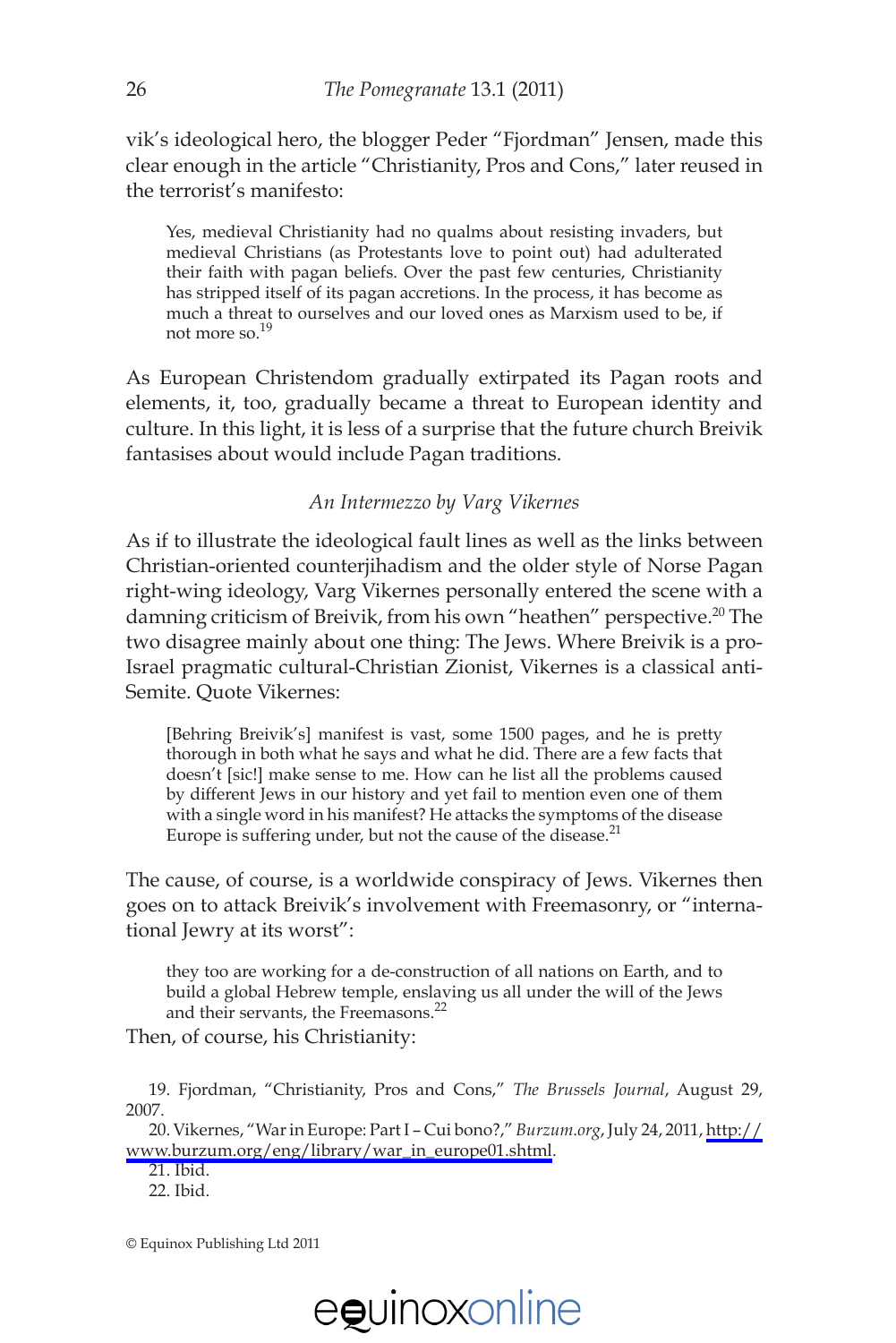The Jews created Christianity as a religion for non-Jews to follow, so that they too would become worshippers of their Hebrew false "God," so that the unruly Pagan Europeans would become servants and a powerful tool for the Jews.23

Nevertheless, the affinity that Breivik had felt towards the Odinists is reciprocated by Vikernes, who admits that most of Breivik's paranoid ideas are "true," although the "right" interpretive key (i.e. classical anti-Semitism and conspiratorial anti-Freemasonry) is missing:

What Mr. Breivik has said is largely true, in all except in what he doesn't say; he doesn't tell us that the Jews are the origin to all these problems, and that they were created by the Jews to hurt us. All we have to do to make this act of violence favourable to us is to make this clear to everyone; the Jews created Marxism, feminism, Christianity (need I tell you that Jesus and not least Paulus/Saul were both Jews?), so-called psychology, banking ("money lending"), the hippie-movement and all other ideologies and movements which are aimed to destroy and de-construct all nations in Europe. Behind each and every one of them you will find a Jew (or some times a Freemason)!24

Vikernes' conclusion is thus predictable: 22/7 was either a "false flag" operation, or Breivik had been misled by conspiratorial forces, become a marionette in the hands of the Elders of Zion.

*Coda: The Esoteric Dimension of Counterjihadism*

#### **I: Fiction, Templars, and Terrorism**

In connection with Breivik's militant revolutionary stance, certain symbols, mythology, and social structures which offer a superficial suggestion of Western esotericism appear. These have for the most part evaded any analysis in the wider public, but may offer some additional clues to understand the cultural logic at play. In Book Three of *2083*, Breivik builds his revolutionary strategy around a revived Order of the Knights Templar. He poses in full Freemasonic regalia, indicating a third degree of the local St. John's Lodge of the Norwegian Order of Freemasons, of which he was a member.<sup>25</sup> There is even an initiation ritual,

25. There has been some speculation regarding Breivik's interest in Freemasonry. It does not figure frequently in *2083*, but every time Freemasonry is mentioned, it is in connection with the Knights Templar. The origin myth of the Masons being the successors of the Templars shines through on several occasions. Breivik is not

© Equinox Publishing Ltd 2011

<sup>23.</sup> Ibid.

<sup>24.</sup> Ibid.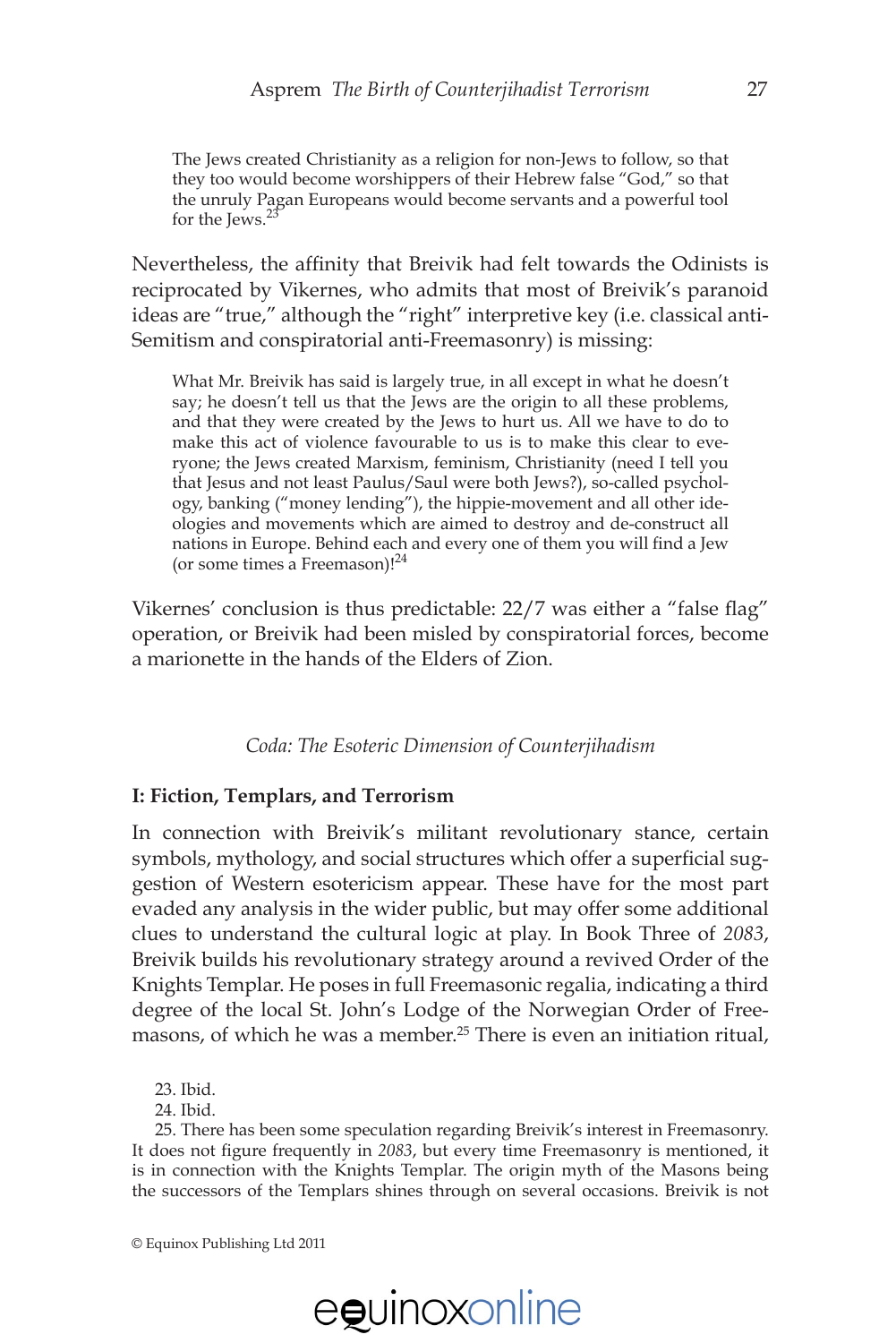apparently based on the first degree of Freemasonry. Ideally, this ritual should be performed in the Temple of Solomon, but "as you obviously do not have access to the Temple of Solomon (as it currently lies in ruin bellow the Al Aqsa mosque in Jerusalem)" it will have to be performed with "the second best option, a solid rock (shaped somewhat as a cubic altar) resembling an actual stone altar":

Prior to the rite, you, as a Justiciar Knight candidate, are described as a "poor candidate," in a burdened state of darkness, which is figurative of being in a state of the darkest ignorance surrounded by negative influences (chains/burdens) preventing you from being a Knight and doing the right thing. The properties of stability and strength of the stone altar is being communicated to the oath contributing to making it inviolable. Furthermore, you are to print out the text (the oath) and sign it with your own blood, and subsequently burn it on the "altar."

What do the references to Freemasonry, initiation rituals, and Templarism mean in this context? Is there an "esoteric connection"?

The initial answer should be "Not really." As brilliantly observed by Umberto Eco's protagonists in *Foucault's Pendulum*:

The lunatic is all *idée fixe*, and whatever he comes across confirms his lunacy. You can tell him by the liberties he takes with common sense, by his flashes of inspiration, and by the fact that sooner or later he brings up the Templars.<sup>26</sup>

*Foucault's Pendulum* is a fitting reference in another way as well, since Breivik, in fact, explicitly states that the Order is a *fictitious* one, only illustrating how a revolutionary campaign *could* look. The intended use of fiction reminds one of the processes described by Eco, by which fiction becomes fact—at least for some people. In Eco's novel, the protagonists' playful invention of an ultra-secret esoteric Order, the *Templi Resurgentes Equites Synarchici*, or simply *Tres*, and their big, long-term plan to estab-

uncriticial of contemporary Freemasonry, however: "They claim to be Knights of Christ yet they are not willing to sacrifice their life for the preservation of European Christendom. They do not even acknowledge that European Christendom is in the process of being deconstructed. They claim to be Knights but they are not even warriors. How can they claim to be today's manifestation of a pious chivalric order when the core doctrine of the Knights Templar was to submit to voluntary poverty? All I see is a group of decadent individuals who are not willing to make any substantial sacrifices for anyone or anything." Despite this tirade, he does "respect their role in society. They are fine representatives and curators (keepers of cultural heritage) and therefore fulfil an essential role. In fact, we [the Knights Templar] have much to learn from them and are likely to go to them (their libraries) for research purposes." Breivik, *2083*, unpaginated (Q&A section).

26. Umberto Eco, *Foucault's Pendulum* (New York, NY: Ballantine Books, 1989), 56.

© Equinox Publishing Ltd 2011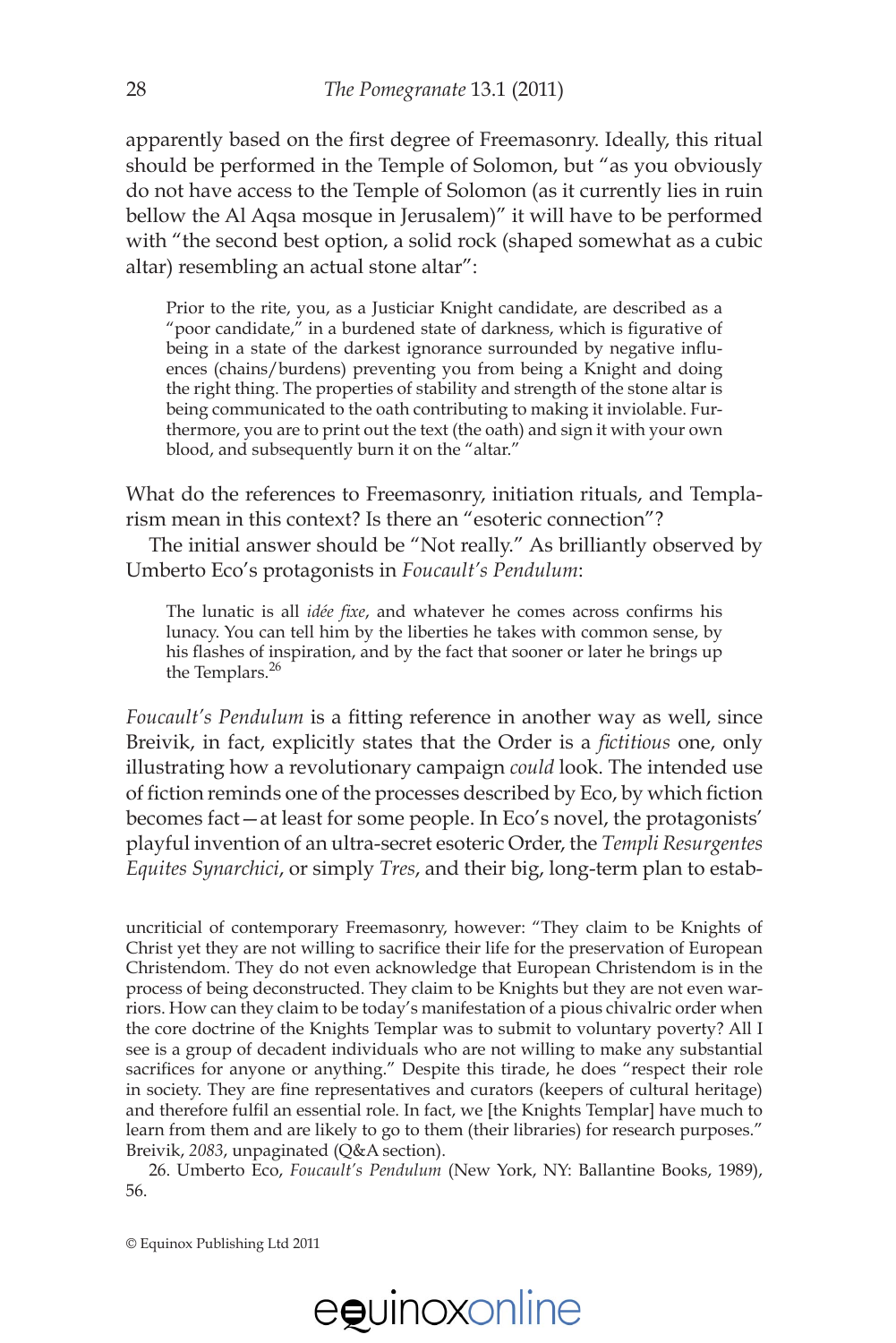lish universal Synarchy, becomes all too serious when it takes on a life of its own in the minds of occultists hungry for secrets and conspiracies.

In the real history of esoteric societies, Eco's satire is reminiscent of the way the first Rosicrucian orders were created. It all started as a *ludibrium* in the early 1600s: the invention of a fictional secret order, based on a fictional character (Christian Rosenkreutz), and the printing of spoof manifestos (*Fama* and *Confessio Fraternitatis*), which nevertheless spoke to very real issues at the brink of religious war in Europe.<sup>27</sup> About a hundred years later, real groups were emerging, claiming that *they* were the genuine Rosicrucians (ignoring, of course, the warning of the manifestos that no real Rosicrucian will ever admit to being one).<sup>28</sup> Whether or not Johann Valentin Andreae and his circle would approve of the many secret Rosicrucian orders which have later drawn up their mythologies based on the stories of the manifestoes we cannot know, but it is doubtful.

A similar effect may have been intended by Behring Breivik for his *2083-*manifesto, attempting to inspire real-world action through the fictional creation of an extravagant and secret military order of Knights Templar. Though Breivik claims his order to be fictional, there is significant ambiguity. Quoting his infamous manifesto once again:

The motivation for this "fiction-writer-approach" is to contribute to create a new type of innovative writing style. By defining, in a horrifically detailed way, a fictional scenario, the reader will be shocked due to the "hopefully" credible and extremely detailed elaborations.…The book was created to try to explain to the European political elites how the continuation of given political doctrines could result in similar manifestations (radicalisation of certain groups/individuals), as history has already proven, if they continue with their current policies. As such, it is a reminder to the current establishment what might happen if they repeat the mistakes of the past…. All "threats" etc in these fictional books are "in character" and its primary goal is to give an impression of what it would be like if we were under threat by an extremist organisation.…All incriminatory information in this work is written "in character" and must not be confused with an actual plan, or strategy to attempt to harm any individuals or infrastructure, any political groups or attempt to seize political or military control of Western European regimes…29

27. For a concise overview of the formation, see e.g. Roland Edighoffer, "Rosicrucianism I: First Half of the 17th Century," in *Dictionary of Gnosis and Western Esotericism*, edited by W. J. Hanegraaff et al. (Leiden: Brill, 2005), 1009-1014.

28. See, for example, Christopher McIntosh, *The Rose Cross and the Age of Reason: Eighteenth-Century Rosicrucianism in Central Europe and its Relationship to the Enlightenment* (Leiden: Brill, 1997); cf. Henrik Bogdan, *Western Esotericism and Rituals of Initiation* (Albany, NY: State University of New York Press, 2008).

29. Breivik, *2083*, unpaginated.

© Equinox Publishing Ltd 2011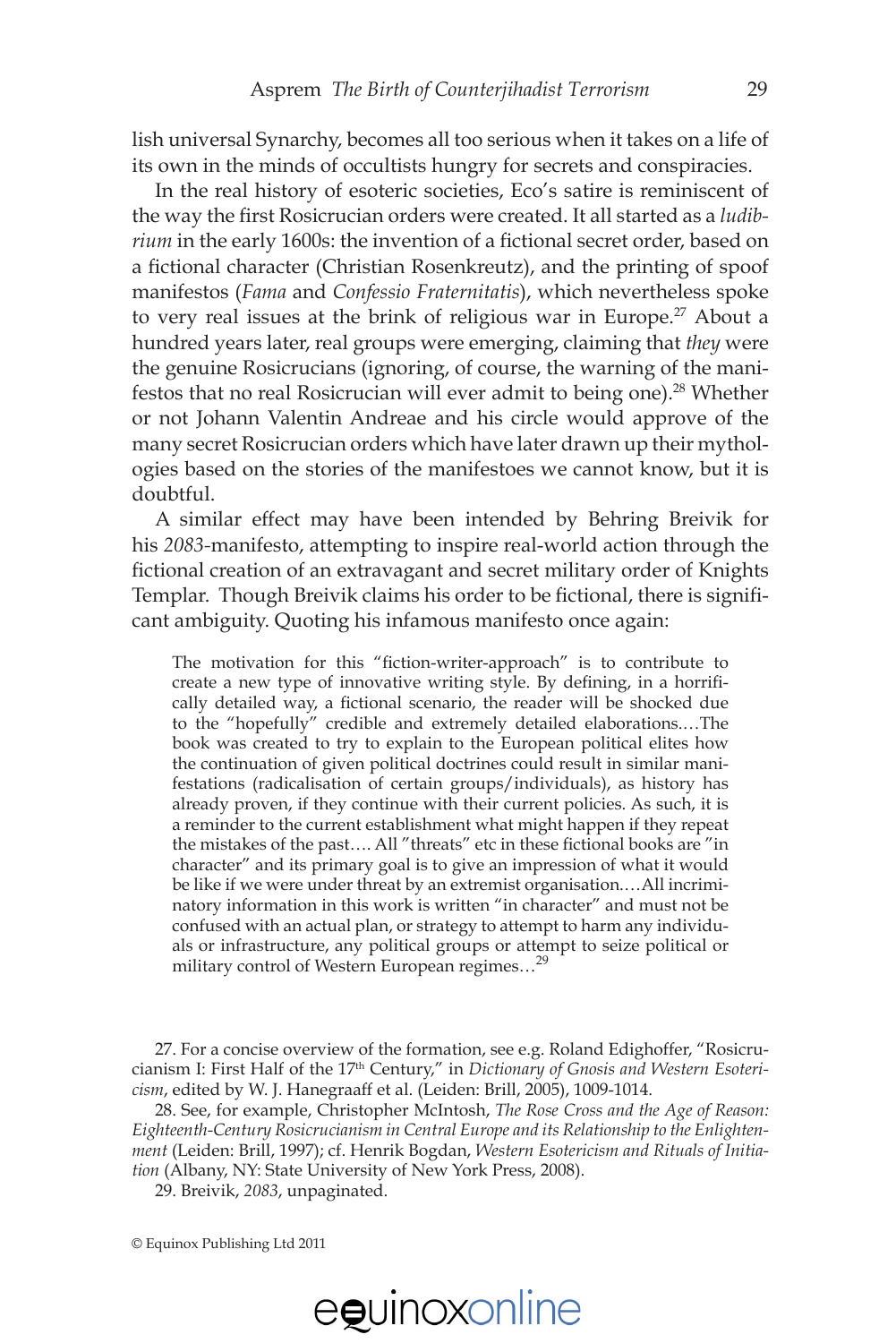It would be wise, therefore, to see most of what comes from Behring Breivik's pen and mouth, also (and *especially*) during the trials ahead, as *prescriptive* rather than descriptive statements. In this respect, his Templar dreams are as much part of his ideology—as motivational fiction, utopian literature, or blueprints of revolution—as any of his paranoid Eurabian fantasies and anti-Marxist rants.

When it comes to substance, Breivik's Knights Templar seem little more than a fancy name for a guerrilla-structured military/terrorist organisation, with the symbolic force of medieval Christianity and crusade rhetoric so fitting for the counterjihadist movement. The prescribed organization obviously looks nothing like the historical Knights Templar, and neither does it resemble in any substantial way the countless neo-Templar esoteric orders that have formed out of esoteric currents over the last couple of centuries. Any connection seems purely aesthetic, purely superficial, and we find no obvious trace of any direct and thought-through engagement with esoteric discourses.

But that is, perhaps, a superficial response to a superficial use of the esoteric. May this esthetic and thematic overlap signify something else, something which has perhaps less to do with Breivik's own conscious motivations, but is still linked to deeper structures in Western culture and identity? Maybe.

#### **II: The Cultural Logic of Esotericism**

This is not the first time that Templarism gets connected with rightwing politics—we have, notably, Lanz von Liebenfels' Ordo Novi Templi (founded 1907), with its racist and "ariosophical" *Theozoologie*. 30 The connection between esotericism and right-wing politics has lived on in the public imagination throughout the post-war era, and several groups and spokespersons exist, advocating views that rest on this fusion. From radical traditionalists to esoteric Hitlerists, esoteric imagery, ideas, themes, symbolism and related mythology have provided motifs in certain right-wing movements and philosophies $31$ sometimes in more substantial ways, but mostly, as with Breivik, not beyond the aesthetic level.

Why is this so? Perhaps the beginning of an answer can be found if we look at the deeper historical and cultural structures in which esoteri-

© Equinox Publishing Ltd 2011

<sup>30.</sup> For this context, see Nicholas Goodrick-Clarke, *The Occult Roots of Nazism: Aryan Sects and their Influence on Nazi Ideology* (New York: New York University Press, 1992 [1985]).

<sup>31.</sup> See e.g. Joscelyn Godwin, *Arktos: The Polar Myth in Science, Symbolism, and Nazi Survival* (London : Thames & Hudson, 1993).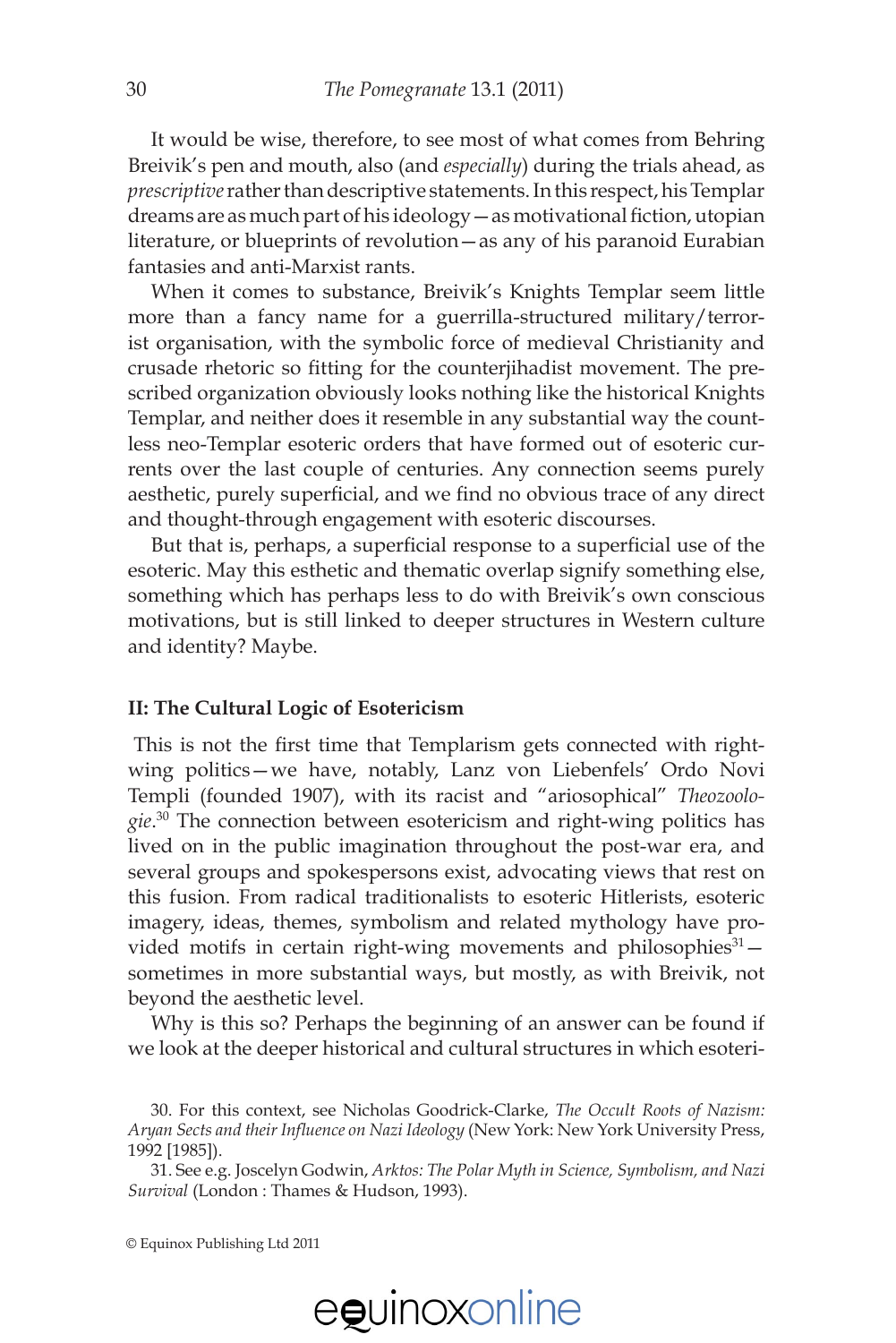cism is essentially rooted. Wouter Hanegraaff once proposed the notion of a "Grand Polemical Narrative" at play in Western culture, which has, through various historical periods created a category of "rejected" and often quite stigmatised knowledges.<sup>32</sup> It starts with the rejection of paganism and magic as dangerous and perverted religions, a process which was still strongly present during the Protestant Reformation. It continues with the rejection of "occult sciences," and related things like Rosicrucianism and secret societies, as ridiculous and irrational fantasies, during and following the Enlightenment. Crudely put, what was at stake was the construction of Western cultural identity, first as monotheistic and Christian, then as rational and scientific, and arguably in our own days: as secular, humanistic, and tolerant.

The point here is that the esoteric in Western culture in large part has emerged from and been connected to—almost to the extent of being coextensive with—everything in the world of thought that has been rejected in these successive struggles over the identity of European culture. But the irony is that, following the Enlightenment especially, the "waste basket" has become a natural place to start for opposing voices—reactionaries, romantics, and progressive visionaries alike. Whether the discontent be preoccupied with religion, science, philosophy, or politics, exotic alternatives are plenty in the reservoir of esoteric ideas and motifs.

Given this structural affinity between rejected elements of the past, and given that what we call esotericism is somehow baked into these modes of cultural change and innovation, we may have a reason why "the esoteric" surfaces in revolutionary conservative ideologies. These are, after all, movements which are built on something of a reversal of the "Grand Polemical Narrative."33

Perhaps this does not explain much, but it does provide a nuanced answer to those who might want to start talking about a right-wing "esoterrorism": No, we should not consider Brevik's neo-Templar terrorist fantasies a "proper part of" Western esotericism as such. But neither is the presence of esoteric motifs entirely coincidental, and we do find other traces of this within segments of the European New Right (Nouvelle Droite). In fact, when the esoteric links with politics in modern history it is almost always connected with various "countercultural" movements;

32. An updated version will be available in his new book: Hanegraaff, *Esotericism and the Academy: Rejected Knowledge in Western Culture* (Cambridge: Cambridge University Press, 2012).

33. A version of this argument is advanced in a forthcoming article by Jacob C. Senholt, "Radical Politics and Political Esotericism: The Adaptation of Esoteric Discourse within the Radical Right," in *Contemporary Esotericism*, edited by Egil Asprem and Kennet Granholm (London: Equinox, 2012).

© Equinox Publishing Ltd 2011